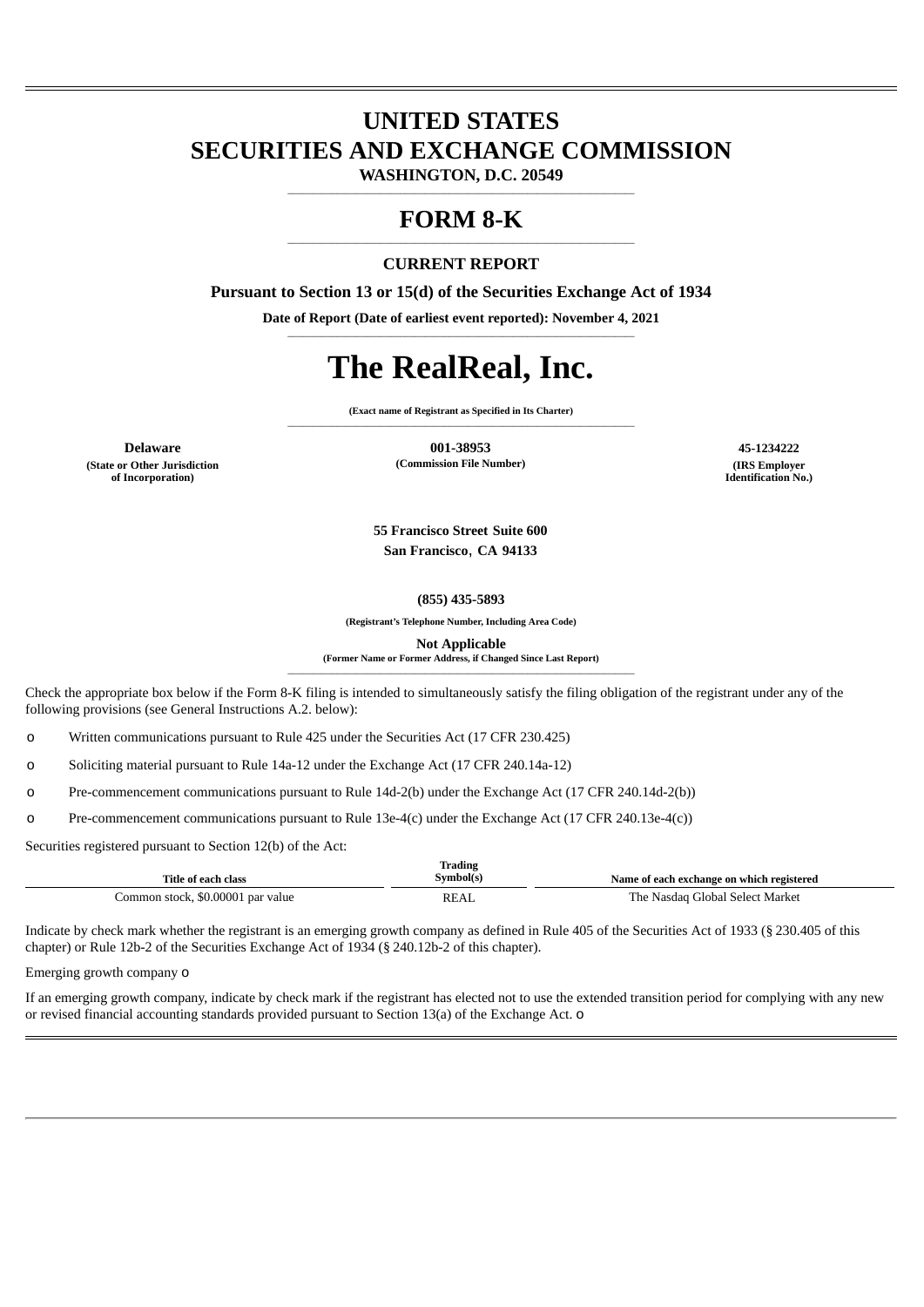# **Item 8.01 Other Events.**

On November 4, 2021, The RealReal, Inc. issued a press release providing a business update in accordance with the U.S. Securities and Exchange Commission's disclosure guidance with respect to the ongoing COVID-19 pandemic. A copy of the press release is attached hereto as Exhibit 99.1 and is incorporated herein by reference.

#### **Item 9.01 Financial Statements and Exhibits.**

(d) Exhibits

| Exhibit<br>Number | Description                                                                                              |
|-------------------|----------------------------------------------------------------------------------------------------------|
| 99.1              | The RealReal Provides Business Update                                                                    |
| 104               | Cover Page Interactive Data File (the cover page XBRL tags are embedded within the inline XBRL document) |

#### 1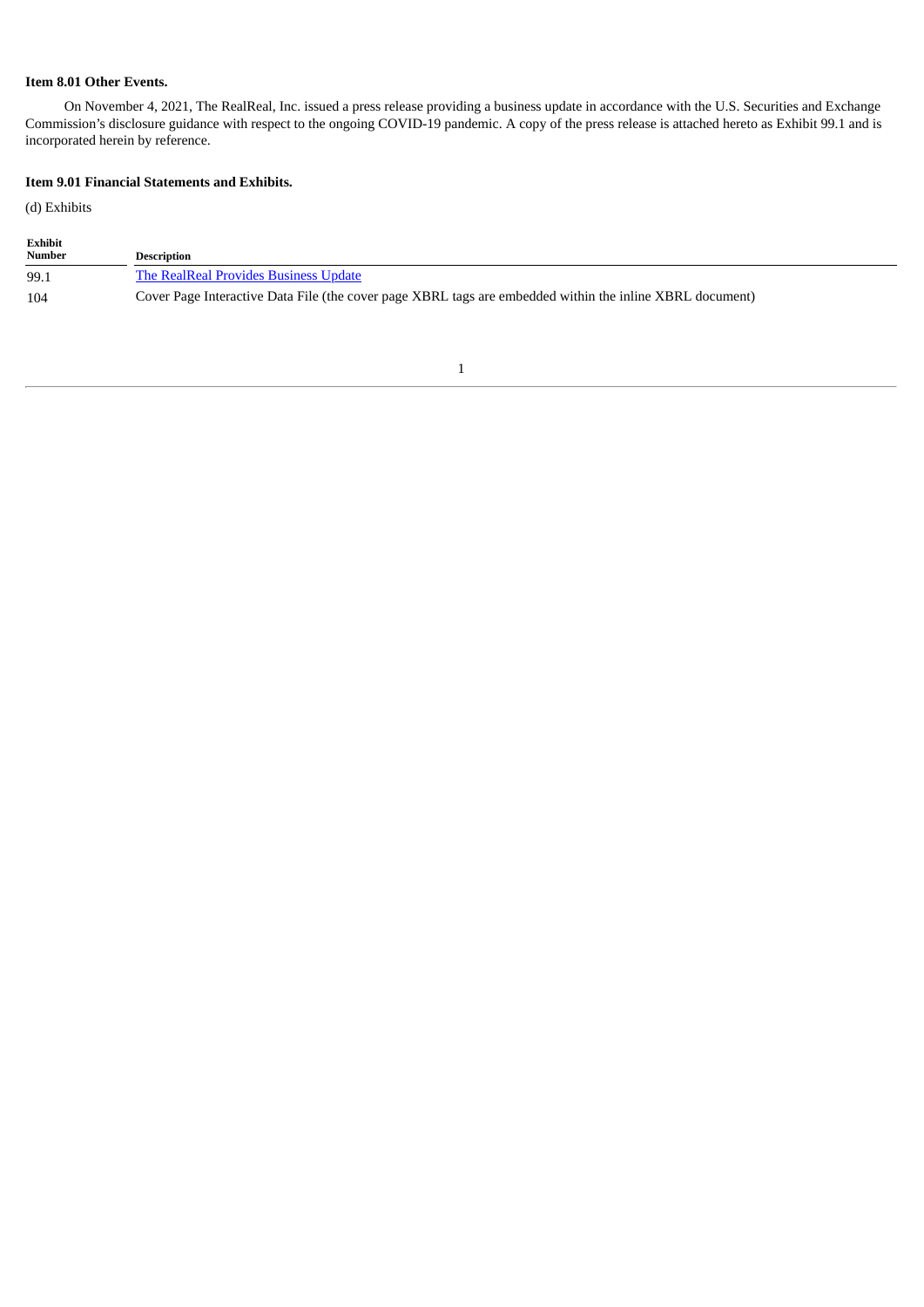# **SIGNATURES**

Pursuant to the requirements of the Securities Exchange Act of 1934, the registrant has duly caused this report to be signed on its behalf by the undersigned thereunto duly authorized.

The RealReal, Inc.

Date: November 4, 2021 By: *by: By: ls/ Robert Julian* 

**Robert Julian Chief Financial Officer**

2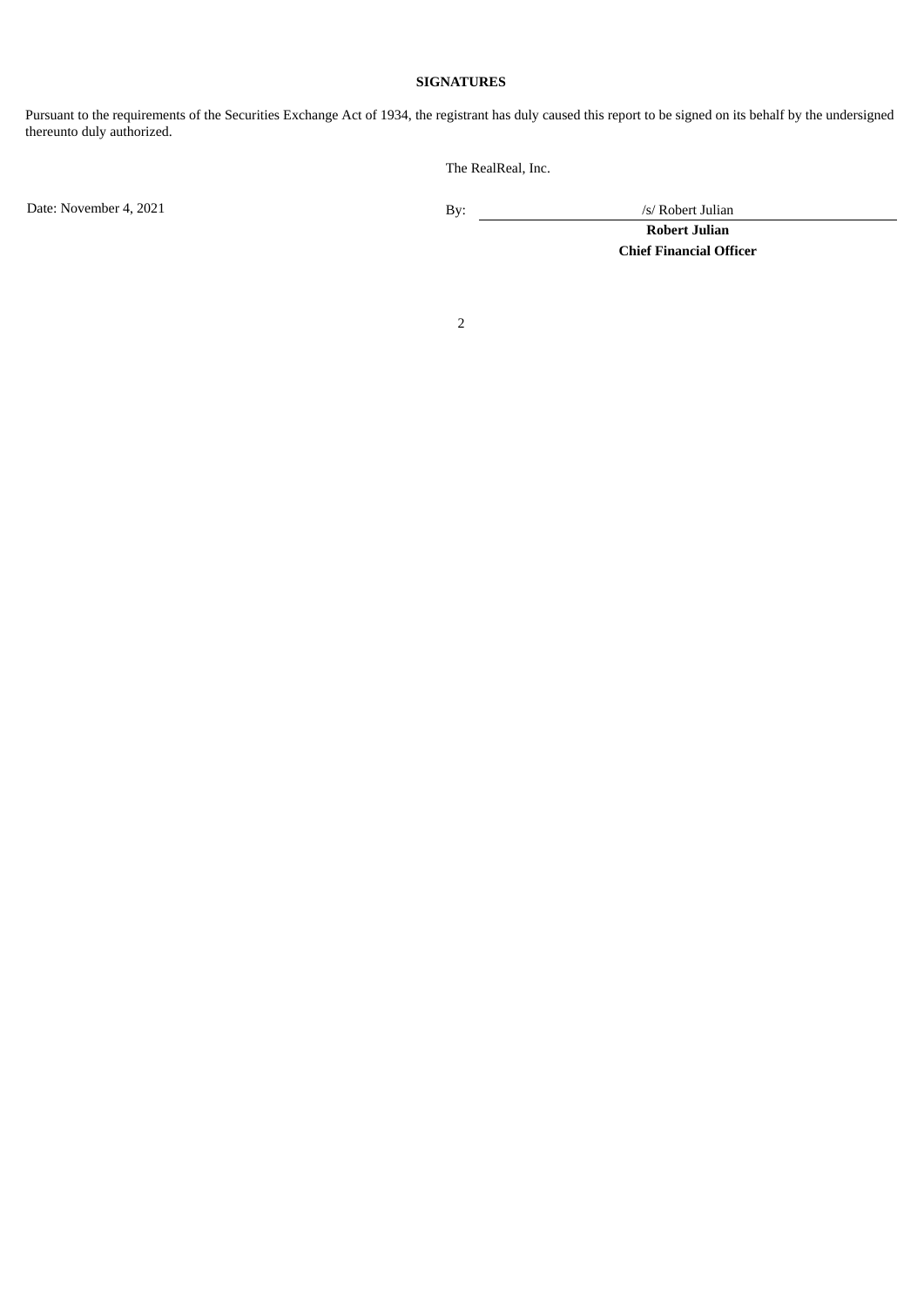# **THE REALREAL PROVIDES MONTHLY BUSINESS UPDATE**

<span id="page-3-0"></span>**SAN FRANCISCO, Nov. 4, 2021 —** The RealReal (Nasdaq: REAL)—the world's largest online marketplace for authenticated, resale luxury goods—today provided a business update. October gross merchandise value (GMV) was approximately \$137 million, an increase of 45% and 38% compared to the same periods in 2020 and 2019, respectively.

October average order value (AOV) was approximately \$491, an increase of 13% and 7% compared to the same periods in 2020 and 2019, respectively. Watches, Men's, and Women's Apparel were the fastest growing categories in October.

The RealReal believes that disclosing monthly GMV and AOV will provide additional transparency regarding the effects of the COVID-19 pandemic on its business. Consistent with SEC guidance regarding the impacts of the COVID-19 pandemic, the company intends to provide monthly GMV and AOV through the end of 2021.

The following table represents GMV and AOV growth rates for August, September and October 2021, 2020 and 2019:

|            | 2021 vs. 2020 |           |                | 2021 vs. 2019 |                  |         |
|------------|---------------|-----------|----------------|---------------|------------------|---------|
|            | August        | September | <b>October</b> | August        | <b>September</b> | October |
| <b>GMV</b> | 50 %          | 44 %      | 45 %           | 41 %          | 44 %             | 38 %    |
| AOV        | $5\%$         | 9%        | 13 %           | 8 %           | 10 %             | 7 %     |

The information in this press release reflects preliminary information available as of the date of this release.

# **About The RealReal, Inc.**

The RealReal is the world's largest online marketplace for authenticated, resale luxury goods, with more than 23 million members. With a rigorous authentication process overseen by experts, The RealReal provides a safe and reliable platform for consumers to buy and sell their luxury items. We have hundreds of in-house gemologists, horologists and brand authenticators who inspect thousands of items each day. As a sustainable company, we give new life to pieces by thousands of brands across numerous categories—including women's and men's fashion, fine jewelry and watches, art and home—in support of the circular economy. We make selling effortless with free virtual appointments, inhome pickup, drop-off and direct shipping. We do all of the work for consignors, including authenticating, using AI and machine learning to determine optimal pricing, photographing and listing their items, as well as handling shipping and customer service. At our 18 retail locations, including our 15 shoppable stores, customers can sell, meet with our experts and receive free valuations.

# **Investor Relations Contact:**

Caitlin Howe Vice President, Investor Relations IR@TheRealReal.com

# **Press Contact:**

Erin Santy Head of Communications pr@therealreal.com

**Forward Looking Statements**